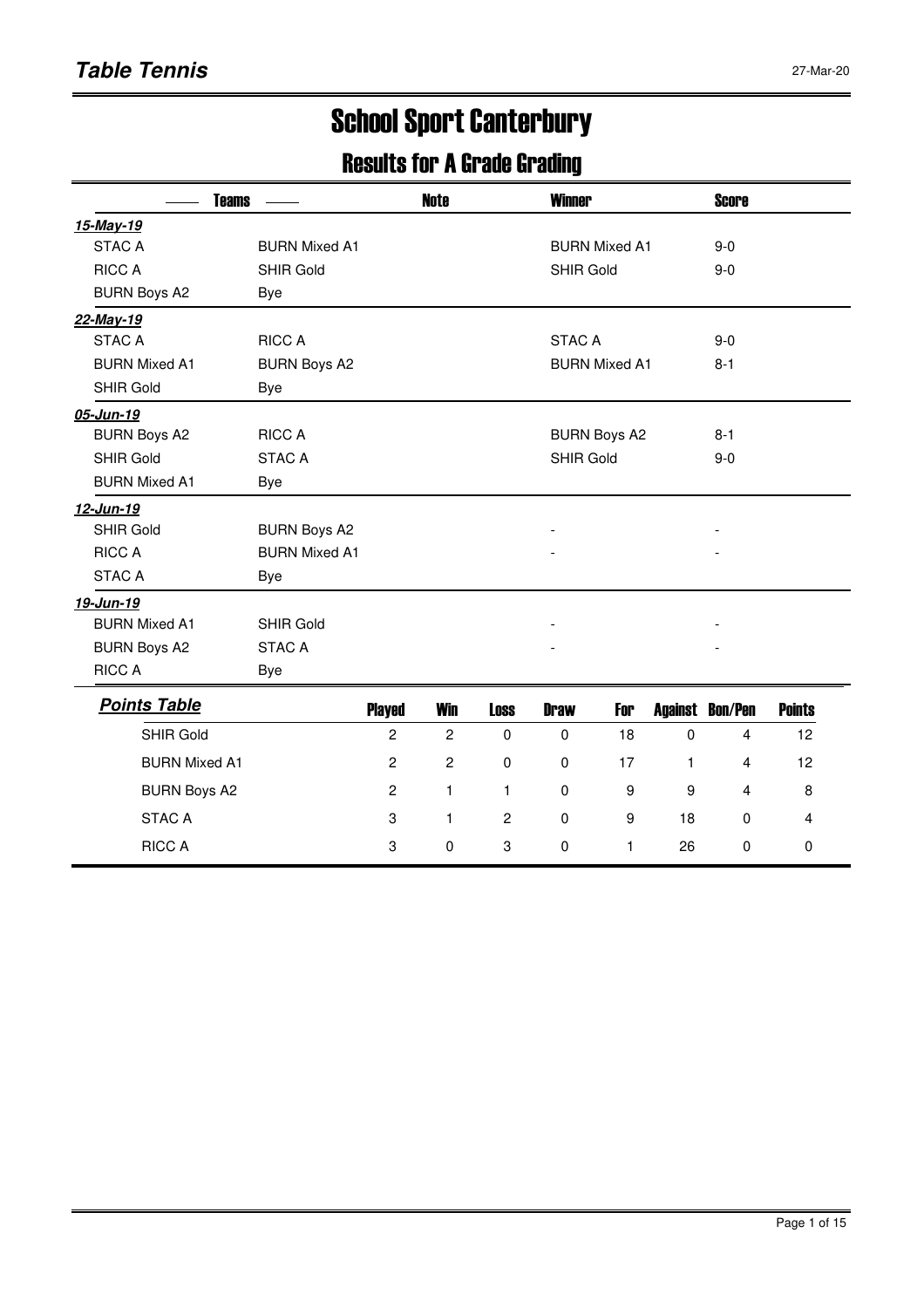#### Results for B Grade Div 1 Grading

| <b>Teams</b>        |                     |                | <b>Note</b>    |                  | <b>Winner</b>       |                     |                | <b>Score</b>           |               |
|---------------------|---------------------|----------------|----------------|------------------|---------------------|---------------------|----------------|------------------------|---------------|
| 15-May-19           |                     |                |                |                  |                     |                     |                |                        |               |
| STAC <sub>B</sub>   | <b>BURN Girls A</b> |                |                |                  | <b>BURN Girls A</b> |                     |                | $8 - 1$                |               |
| <b>RICC B</b>       | <b>MDGR</b>         |                |                |                  | <b>MDGR</b>         |                     |                | $9 - 0$                |               |
| CHCO B1             | <b>SHIR Blue</b>    |                |                |                  | CHCO B1             |                     |                | $9-0$                  |               |
| <b>BURN Boys B</b>  | <b>Bye</b>          |                |                |                  |                     |                     |                |                        |               |
| 22-May-19           |                     |                |                |                  |                     |                     |                |                        |               |
| STAC <sub>B</sub>   | RICC B              |                |                |                  | <b>RICC B</b>       |                     |                | $7 - 2$                |               |
| <b>BURN Girls A</b> | CHCO <sub>B1</sub>  |                |                |                  |                     | <b>BURN Girls A</b> |                | $7-2$                  |               |
| <b>MDGR</b>         | <b>BURN Boys B</b>  |                |                |                  | <b>MDGR</b>         |                     |                | $8 - 1$                |               |
| <b>SHIR Blue</b>    | <b>ROLL Yellow</b>  |                |                |                  | <b>SHIR Blue</b>    |                     |                | $8 - 1$                |               |
| 05-Jun-19           |                     |                |                |                  |                     |                     |                |                        |               |
| CHCO B1             | RICC B              |                |                |                  | CHCO B1             |                     |                | $9 - 0$                |               |
| <b>BURN Boys B</b>  | <b>STAC B</b>       |                |                |                  |                     | <b>BURN Boys B</b>  |                | $9-0$                  |               |
| <b>SHIR Blue</b>    | <b>BURN Girls A</b> |                |                |                  | <b>BURN Girls A</b> |                     |                | $9 - 0$                |               |
| <b>MDGR</b>         | <b>ROLL Yellow</b>  |                |                |                  | <b>MDGR</b>         |                     |                | $9-0$                  |               |
| 12-Jun-19           |                     |                |                |                  |                     |                     |                |                        |               |
| <b>BURN Boys B</b>  | CHCO B1             |                |                |                  |                     |                     |                |                        |               |
| RICC B              | <b>SHIR Blue</b>    |                |                |                  |                     |                     |                |                        |               |
| <b>MDGR</b>         | <b>STAC B</b>       |                |                |                  |                     |                     |                |                        |               |
| <b>BURN Girls A</b> | <b>ROLL Yellow</b>  |                |                |                  |                     |                     |                |                        |               |
| 19-Jun-19           |                     |                |                |                  |                     |                     |                |                        |               |
| <b>SHIR Blue</b>    | <b>BURN Boys B</b>  |                |                |                  |                     |                     |                |                        |               |
| <b>MDGR</b>         | CHCO B1             |                |                |                  |                     |                     |                |                        |               |
| <b>BURN Girls A</b> | RICC B              |                |                |                  |                     |                     |                |                        |               |
| STAC <sub>B</sub>   | <b>ROLL Yellow</b>  |                |                |                  |                     |                     |                |                        |               |
| 03-Jul-19           |                     |                |                |                  |                     |                     |                |                        |               |
| <b>SHIR Blue</b>    | <b>MDGR</b>         |                |                |                  |                     |                     |                |                        |               |
| <b>BURN Boys B</b>  | <b>BURN Girls A</b> |                |                |                  |                     |                     |                |                        |               |
| CHCO B1             | STAC B              |                |                |                  |                     |                     |                |                        |               |
| RICC B              | <b>ROLL Yellow</b>  |                |                |                  |                     |                     |                |                        |               |
| <b>Points Table</b> |                     | <b>Played</b>  | <b>Win</b>     | <b>Loss</b>      | <b>Draw</b>         | For                 |                | <b>Against Bon/Pen</b> | <b>Points</b> |
| <b>MDGR</b>         |                     | 3              | 3              | $\pmb{0}$        | $\pmb{0}$           | 26                  | 1              | $\pmb{0}$              | 12            |
| <b>BURN Girls A</b> |                     | 3              | 3              | $\pmb{0}$        | $\pmb{0}$           | 24                  | 3              | 0                      | 12            |
| CHCO B1             |                     | 3              | $\overline{c}$ | $\mathbf{1}$     | $\pmb{0}$           | 20                  | $\overline{7}$ | 0                      | 8             |
| <b>BURN Boys B</b>  |                     | $\overline{c}$ | 1              | $\mathbf{1}$     | $\pmb{0}$           | $10$                | 8              | 4                      | 8             |
| SHIR Blue           |                     | 3              | $\mathbf{1}$   | $\sqrt{2}$       | $\pmb{0}$           | $\, 8$              | 19             | 0                      | 4             |
| RICC B              |                     | 3              | $\mathbf{1}$   | $\sqrt{2}$       | $\pmb{0}$           | $\overline{7}$      | 20             | 0                      | 4             |
| <b>ROLL Yellow</b>  |                     | $\overline{c}$ | $\pmb{0}$      | $\boldsymbol{2}$ | $\pmb{0}$           | 1                   | 17             | 0                      | $\pmb{0}$     |
| STAC <sub>B</sub>   |                     | 3              | $\pmb{0}$      | 3                | $\pmb{0}$           | 3                   | 24             | $\pmb{0}$              | $\pmb{0}$     |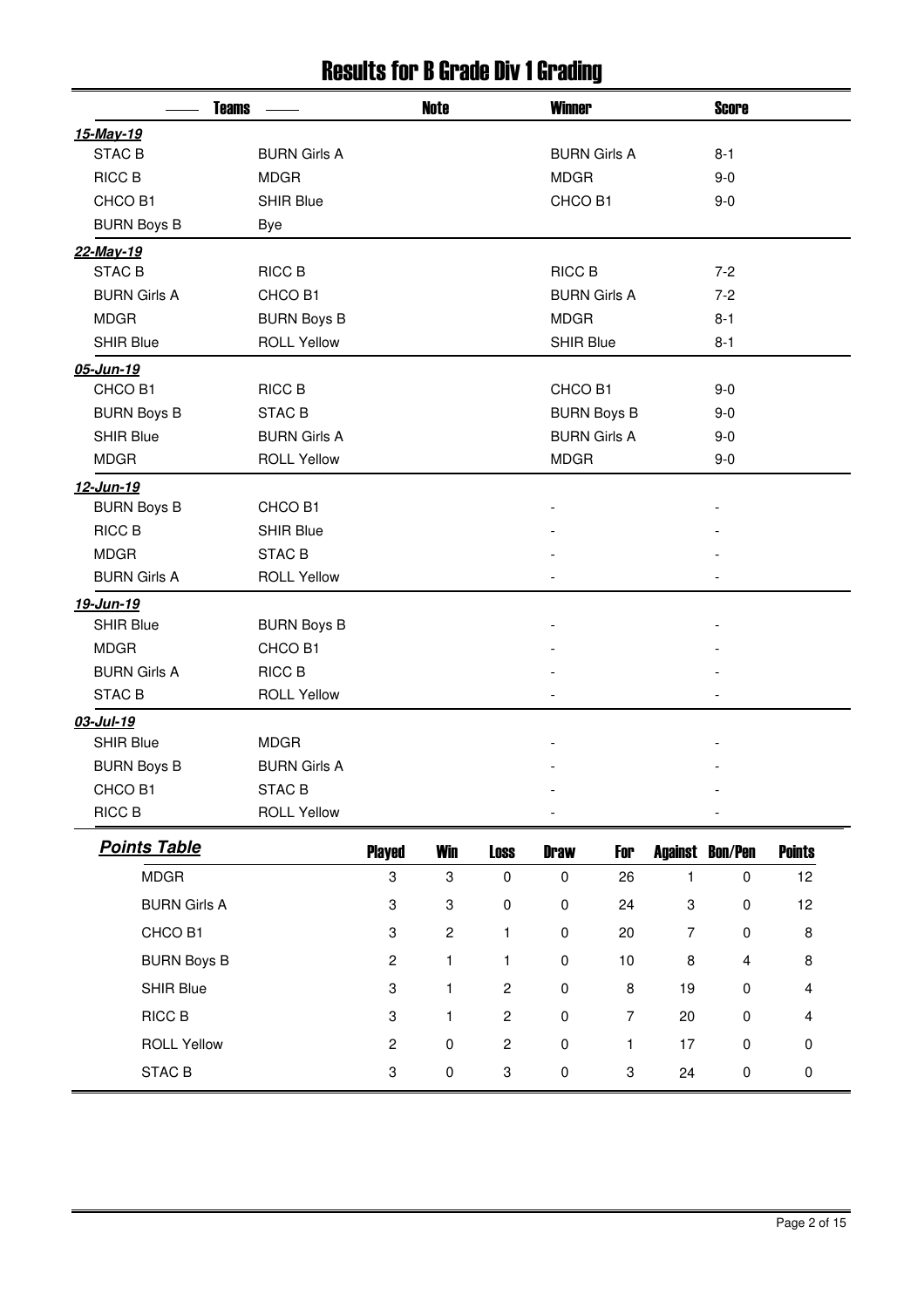#### Results for B Grade Div 2 Grading

|                     | <b>Note</b><br><b>Teams</b> |  | <b>Winner</b>       | <b>Score</b>             |
|---------------------|-----------------------------|--|---------------------|--------------------------|
| 15-May-19           |                             |  |                     |                          |
| STBD Year 11 Red    | <b>BURN Boys D</b>          |  | STBD Year 11 Red    | $8 - 1$                  |
| RICC C              | <b>BURN Boys C2</b>         |  | <b>RICC C</b>       | $8 - 1$                  |
| <b>HLMT Boys S</b>  | <b>CASH Gold</b>            |  | <b>CASH Gold</b>    | $9 - 0$                  |
| <b>BURN Girls B</b> | <b>LINC Blue</b>            |  | <b>LINC Blue</b>    | $7-2$                    |
| <b>BURN C1</b>      | STBD Y11 Black              |  | STBD Y11 Black      | $7 - 2$                  |
| 22-May-19           |                             |  |                     |                          |
| <b>LINC Blue</b>    | RICC C                      |  | <b>LINC Blue</b>    | $9-0$                    |
| <b>CASH Gold</b>    | <b>BURN Boys D</b>          |  | <b>CASH Gold</b>    | $8 - 1$                  |
| <b>BURN Boys C2</b> | STBD Year 11 Red            |  | STBD Year 11 Red    | $6 - 3$                  |
| STBD Y11 Black      | <b>HLMT Boys S</b>          |  |                     | $\overline{\phantom{a}}$ |
| <b>BURN Girls B</b> | <b>BURN C1</b>              |  | <b>BURN Girls B</b> | $7-2$                    |
| 05-Jun-19           |                             |  |                     |                          |
| <b>HLMT Boys S</b>  | <b>BURN Girls B</b>         |  | <b>BURN Girls B</b> | <b>WBD</b>               |
| <b>BURN Boys C2</b> | <b>LINC Blue</b>            |  | <b>LINC Blue</b>    | $7 - 2$                  |
| RICC C              | <b>BURN Boys C1</b>         |  | RICC C              | $7 - 2$                  |
| STBD Year 11 Red    | <b>CASH Gold</b>            |  | <b>CASH Gold</b>    | $8 - 1$                  |
| STBD Y11 Black      | Bye                         |  |                     |                          |
| 12-Jun-19           |                             |  |                     |                          |
| STBD Y11 Black      | <b>CASH Gold</b>            |  |                     |                          |
| <b>BURN Boys C1</b> | <b>BURN Boys C2</b>         |  |                     |                          |
| <b>LINC Blue</b>    | STBD Year 11 Red            |  |                     |                          |
| RICC C              | <b>HLMT Boys S</b>          |  |                     |                          |
| <b>BURN Girls B</b> | Bye                         |  |                     |                          |
| 19-Jun-19           |                             |  |                     |                          |
| <b>LINC Blue</b>    | <b>BURN Boys C1</b>         |  |                     |                          |
| STBD Year 11 Red    | STBD Y11 Black              |  |                     |                          |
| <b>CASH Gold</b>    | <b>BURN Girls B</b>         |  |                     |                          |
| <b>BURN Boys C2</b> | <b>HLMT Boys S</b>          |  |                     |                          |
| RICC C              | Bye                         |  |                     |                          |
| 03-Jul-19           |                             |  |                     |                          |
| <b>BURN Girls B</b> | STBD Y11 Black              |  |                     |                          |
| <b>BURN Boys C1</b> | STBD Year 11 Red            |  |                     |                          |
| <b>HLMT Boys S</b>  | <b>LINC Blue</b>            |  |                     |                          |
| RICC C              | <b>CASH Gold</b>            |  |                     |                          |
| <b>BURN Boys C2</b> | Bye                         |  |                     |                          |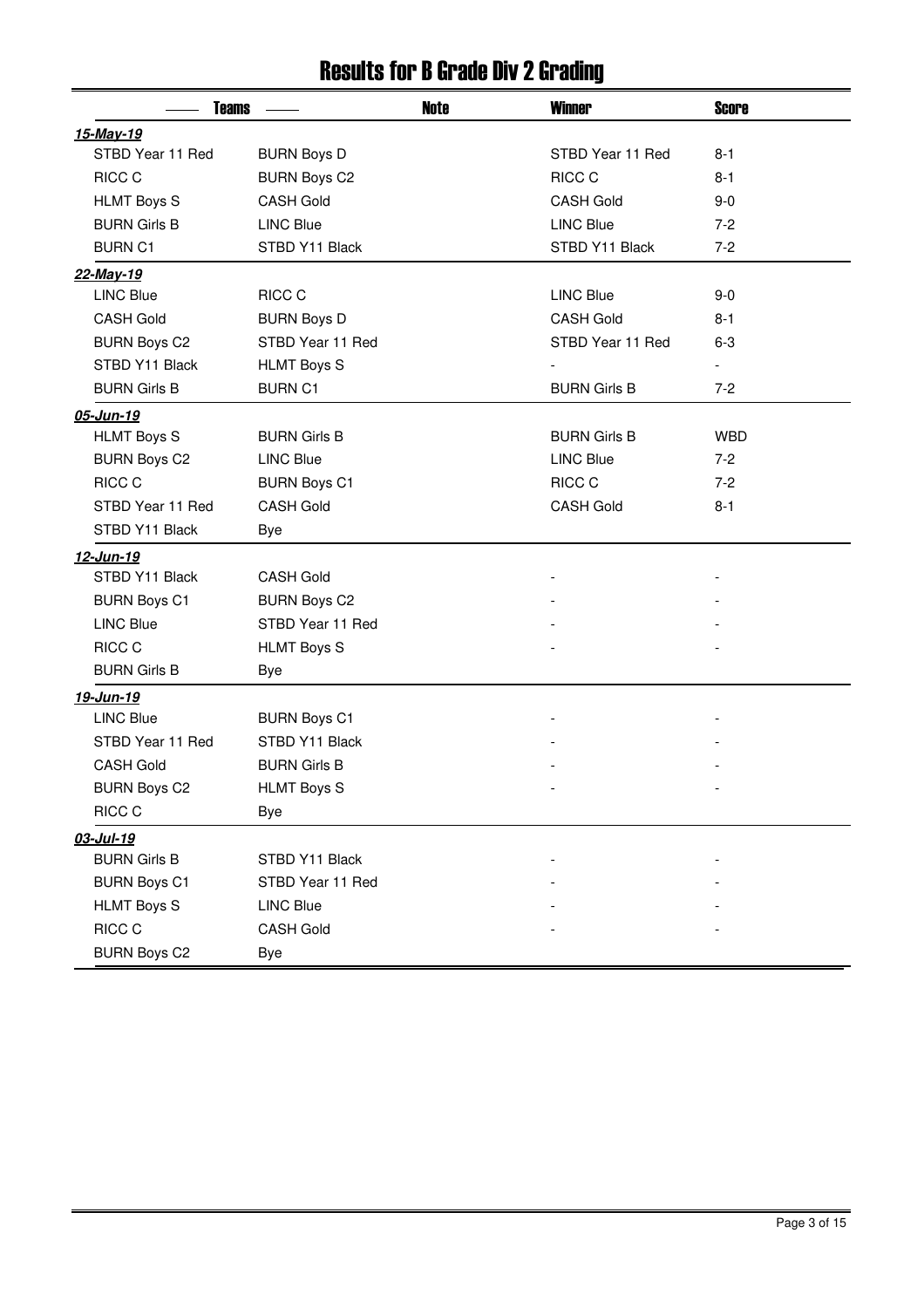| <b>Points Table</b> | <b>Played</b>  | <b>Win</b> | <b>Loss</b>    | <b>Draw</b> | For            |    | <b>Against Bon/Pen</b> | <b>Points</b> |
|---------------------|----------------|------------|----------------|-------------|----------------|----|------------------------|---------------|
| <b>CASH Gold</b>    | 3              | 3          | 0              | $\mathbf 0$ | 25             | 2  | 0                      | 12            |
| <b>LINC Blue</b>    | 3              | 3          | 0              | 0           | 23             | 4  | 0                      | 12            |
| <b>BURN Girls B</b> | 3              | 2          |                | $\mathbf 0$ | 18             | 9  | 0                      | 8             |
| STBD Year 11 Red    | 3              | 2          |                | $\mathbf 0$ | 15             | 12 | 0                      | 8             |
| <b>RICC C</b>       | 3              | 2          |                | $\mathbf 0$ | 15             | 12 | $\mathbf 0$            | 8             |
| STBD Y11 Black      | 1              | 1          | 0              | $\mathbf 0$ | 7              | 2  | $\mathbf 0$            | 4             |
| <b>BURN Boys C1</b> | 1              | 0          | 1              | $\mathbf 0$ | 2              | 7  | $\mathbf 0$            | $\Omega$      |
| <b>BURN C1</b>      | $\overline{2}$ | 0          | 2              | $\mathbf 0$ | $\overline{4}$ | 14 | $\mathbf 0$            | $\Omega$      |
| <b>BURN Boys D</b>  | $\overline{c}$ | 0          | $\overline{c}$ | $\mathbf 0$ | $\overline{c}$ | 16 | $\mathbf 0$            | $\Omega$      |
| <b>BURN Boys C2</b> | 3              | 0          | 3              | 0           | 6              | 21 | 0                      | 0             |
| <b>HLMT Boys S</b>  | $\overline{c}$ | 0          | 2              | 0           | 0              | 18 | 0                      | 0             |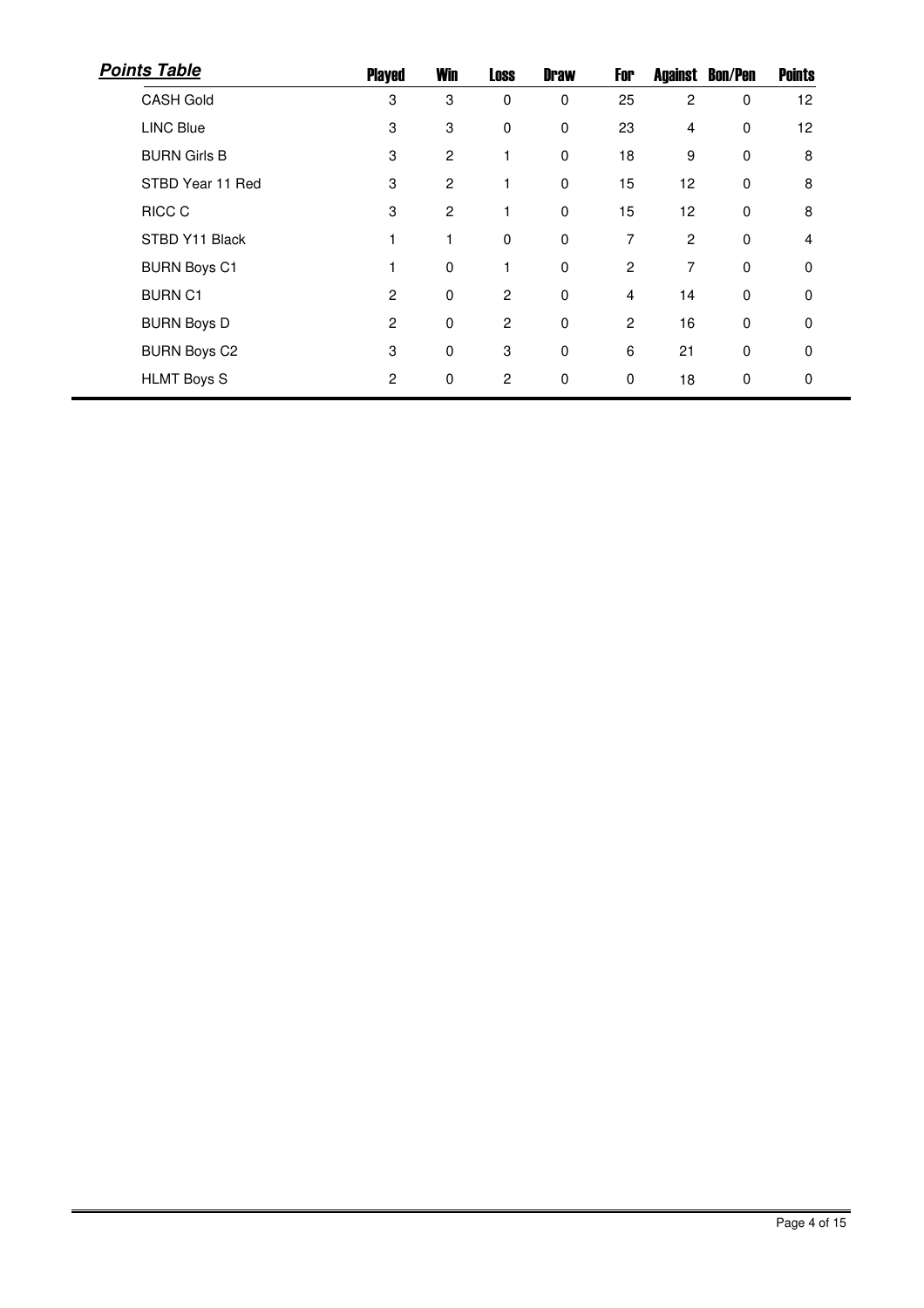#### Results for C Grade Div 1 Grading

| <b>Teams</b>             |                          |               | <b>Note</b>    |                | <b>Winner</b>      |                    |           | <b>Score</b>           |               |  |
|--------------------------|--------------------------|---------------|----------------|----------------|--------------------|--------------------|-----------|------------------------|---------------|--|
| 15-May-19                |                          |               |                |                |                    |                    |           |                        |               |  |
| <b>CASH Maroon</b>       | <b>ROLL Blue</b>         |               |                |                |                    | <b>CASH Maroon</b> |           | $9-0$                  |               |  |
| CHCO <sub>C1</sub>       | <b>HAGL Mixed Senior</b> |               |                |                | CHCO <sub>C1</sub> |                    |           | 8-1                    |               |  |
| <b>EMCS Saints</b>       | CHCO <sub>C2</sub>       |               |                |                | CHCO <sub>C2</sub> |                    |           | <b>WBD</b>             |               |  |
| RICC D                   | <b>CASH White</b>        |               |                |                | <b>CASH White</b>  |                    |           | $7-2$                  |               |  |
| 22-May-19                |                          |               |                |                |                    |                    |           |                        |               |  |
| <b>CASH White</b>        | CHCO <sub>C1</sub>       |               |                |                | <b>CASH White</b>  |                    |           | $8 - 1$                |               |  |
| CHCO <sub>C2</sub>       | <b>ROLL Blue</b>         |               |                |                | CHCO <sub>C2</sub> |                    |           | $7-2$                  |               |  |
| <b>HAGL Mixed Senior</b> | <b>CASH Maroon</b>       |               |                |                |                    | <b>CASH Maroon</b> |           | $9-0$                  |               |  |
| <b>RICC D</b>            | <b>EMCS Saints</b>       |               |                |                | <b>EMCS Saints</b> |                    |           | $9-0$                  |               |  |
| 05-Jun-19                |                          |               |                |                |                    |                    |           |                        |               |  |
| CHCO <sub>C1</sub>       | <b>EMCS Saints</b>       |               |                |                | <b>EMCS Saints</b> |                    |           | 8-1                    |               |  |
| <b>HAGL Mixed Senior</b> | <b>CASH White</b>        |               |                |                | <b>CASH White</b>  |                    |           | $9-0$                  |               |  |
| <b>ROLL Blue</b>         | RICC D                   |               |                |                | <b>ROLL Blue</b>   |                    |           | $7-2$                  |               |  |
| <b>CASH Maroon</b>       | CHCO <sub>C2</sub>       |               |                |                |                    | <b>CASH Maroon</b> |           | $9-0$                  |               |  |
| 12-Jun-19                |                          |               |                |                |                    |                    |           |                        |               |  |
| RICC D                   | CHCO <sub>C2</sub>       |               |                |                |                    |                    |           |                        |               |  |
| <b>CASH White</b>        | <b>CASH Maroon</b>       |               |                |                |                    |                    |           |                        |               |  |
| <b>EMCS Saints</b>       | <b>HAGL Mixed Senior</b> |               |                |                |                    |                    |           |                        |               |  |
| CHCO <sub>C1</sub>       | <b>ROLL Blue</b>         |               |                |                |                    |                    |           |                        |               |  |
| 19-Jun-19                |                          |               |                |                |                    |                    |           |                        |               |  |
| <b>CASH White</b>        | <b>EMCS Saints</b>       |               |                |                |                    |                    |           |                        |               |  |
| <b>CASH Maroon</b>       | RICC D                   |               |                |                |                    |                    |           |                        |               |  |
| CHCO <sub>C2</sub>       | CHCO <sub>C1</sub>       |               |                |                |                    |                    |           |                        |               |  |
| <b>ROLL Blue</b>         | <b>HAGL Mixed Senior</b> |               |                |                |                    |                    |           |                        |               |  |
| 03-Jul-19                |                          |               |                |                |                    |                    |           |                        |               |  |
| <b>HAGL Mixed Senior</b> | CHCO <sub>C2</sub>       |               |                |                |                    |                    |           |                        |               |  |
| CHCO <sub>C1</sub>       | RICC D                   |               |                |                |                    |                    |           |                        |               |  |
| <b>ROLL Blue</b>         | <b>CASH White</b>        |               |                |                |                    |                    |           |                        |               |  |
| <b>EMCS Saints</b>       | <b>CASH Maroon</b>       |               |                |                |                    |                    |           |                        |               |  |
| <b>Points Table</b>      |                          | <b>Played</b> | <b>Win</b>     | <b>Loss</b>    | <b>Draw</b>        | For                |           | <b>Against Bon/Pen</b> | <b>Points</b> |  |
| <b>CASH Maroon</b>       |                          | 3             | 3              | $\pmb{0}$      | $\pmb{0}$          | 27                 | $\pmb{0}$ | $\pmb{0}$              | 12            |  |
| <b>CASH White</b>        |                          | 3             | 3              | 0              | 0                  | 24                 | 3         | 0                      | 12            |  |
| <b>EMCS Saints</b>       |                          | 3             | $\overline{c}$ | 1              | 0                  | 17                 | 10        | 0                      | 8             |  |
| CHCO <sub>C2</sub>       |                          | 3             | $\overline{c}$ | 1              | 0                  | 16                 | 11        | 0                      | 8             |  |
| CHCO <sub>C1</sub>       |                          | 3             | 1              | $\overline{c}$ | 0                  | 10                 | 17        | 0                      | 4             |  |
| <b>ROLL Blue</b>         |                          | 3             | 1              | $\overline{c}$ | 0                  | 9                  | 18        | 0                      | 4             |  |
| RICC D                   |                          | 3             | 0              | 3              | 0                  | 4                  | 23        | 0                      | 0             |  |
| <b>HAGL Mixed Senior</b> |                          | 3             | $\pmb{0}$      | 3              | $\pmb{0}$          | 1                  | 26        | $\pmb{0}$              | 0             |  |
|                          |                          |               |                |                |                    |                    |           |                        |               |  |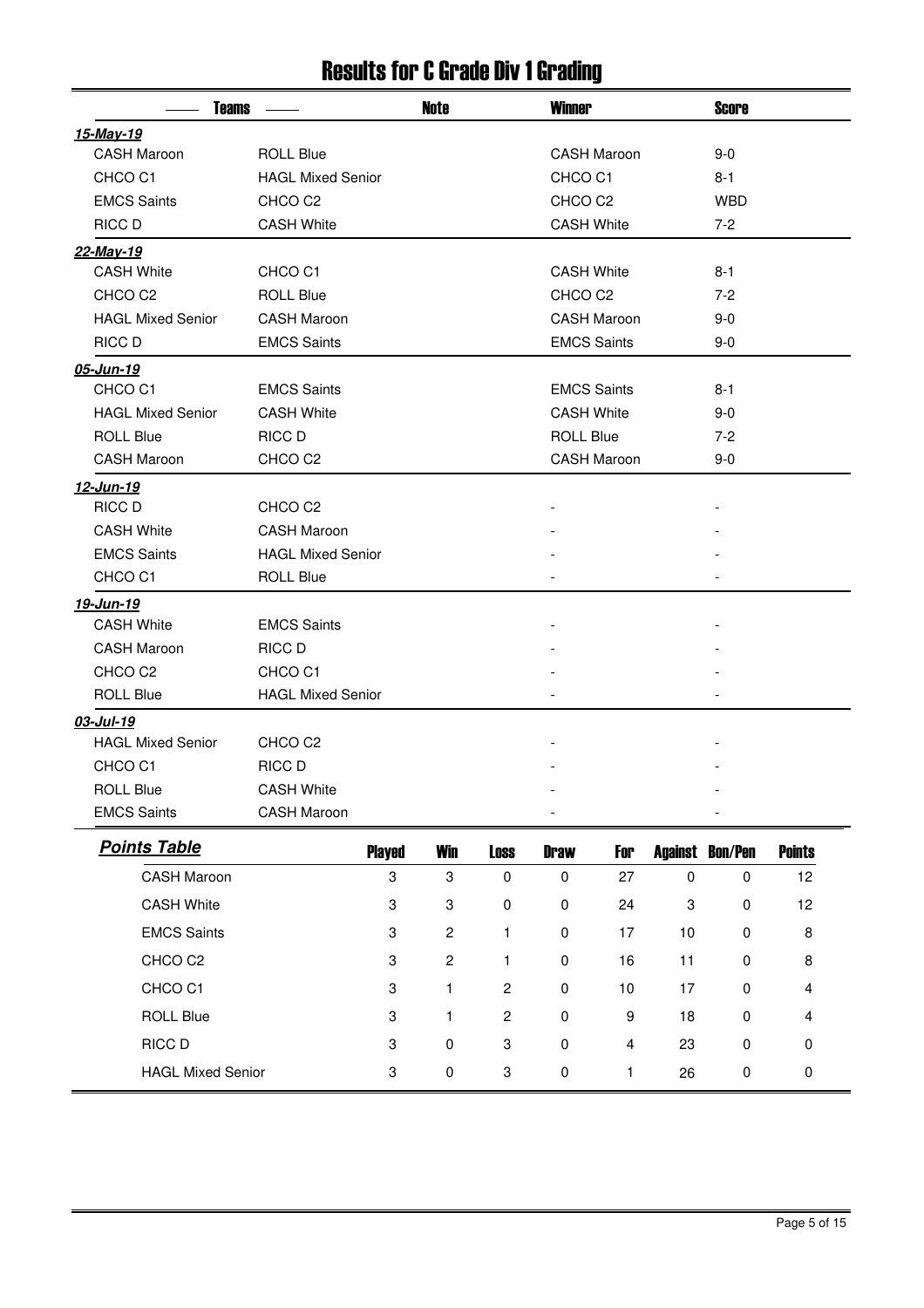#### Results for C Grade Div.2 Grading

| <b>Teams</b>             |                          |                  | <b>Note</b>      |                | <b>Winner</b>      |                          |    | <b>Score</b>           |               |
|--------------------------|--------------------------|------------------|------------------|----------------|--------------------|--------------------------|----|------------------------|---------------|
| 15-May-19                |                          |                  |                  |                |                    |                          |    |                        |               |
| CHCO <sub>C3</sub>       | <b>ROLL Purple</b>       |                  |                  |                | <b>ROLL Purple</b> |                          |    | $8 - 1$                |               |
| <b>HLMT Boys J</b>       | <b>RICC E</b>            |                  |                  |                | <b>HLMT Boys J</b> |                          |    | $7 - 2$                |               |
| <b>ROLL Grey</b>         | <b>HAGL Mixed Junior</b> |                  |                  |                | <b>ROLL Grey</b>   |                          |    | $8 - 1$                |               |
| 22-May-19                |                          |                  |                  |                |                    |                          |    |                        |               |
| <b>HLMT Boys J</b>       | <b>ROLL Grey</b>         |                  |                  |                | <b>ROLL Grey</b>   |                          |    | $6 - 3$                |               |
| <b>HAGL Mixed Junior</b> | <b>ROLL Purple</b>       |                  |                  |                | <b>ROLL Purple</b> |                          |    | $8 - 1$                |               |
| <b>RICC E</b>            | CHCO <sub>C3</sub>       |                  |                  |                | RICC E             |                          |    | <b>WBD</b>             |               |
| 05-Jun-19                |                          |                  |                  |                |                    |                          |    |                        |               |
| RICC E                   | <b>ROLL Grey</b>         |                  |                  |                | <b>ROLL Grey</b>   |                          |    | <b>WBD</b>             |               |
| CHCO <sub>C3</sub>       | <b>HAGL Mixed Junior</b> |                  |                  |                |                    | <b>HAGL Mixed Junior</b> |    | $8 - 1$                |               |
| <b>ROLL Purple</b>       | <b>HLMT Boys J</b>       |                  |                  |                | <b>ROLL Purple</b> |                          |    | $6 - 3$                |               |
| 12-Jun-19                |                          |                  |                  |                |                    |                          |    |                        |               |
| <b>HLMT Boys J</b>       | <b>HAGL Mixed Junior</b> |                  |                  |                |                    |                          |    |                        |               |
| <b>ROLL Grey</b>         | CHCO <sub>C3</sub>       |                  |                  |                |                    |                          |    |                        |               |
| <b>ROLL Purple</b>       | RICC E                   |                  |                  |                |                    |                          |    |                        |               |
| 19-Jun-19                |                          |                  |                  |                |                    |                          |    |                        |               |
| <b>HAGL Mixed Junior</b> | RICC E                   |                  |                  |                |                    |                          |    |                        |               |
| <b>ROLL Grey</b>         | <b>ROLL Purple</b>       |                  |                  |                |                    |                          |    |                        |               |
| CHCO <sub>C3</sub>       | <b>HLMT Boys J</b>       |                  |                  |                |                    |                          |    |                        |               |
| <b>Points Table</b>      |                          | <b>Played</b>    | <b>Win</b>       | <b>Loss</b>    | <b>Draw</b>        | For                      |    | <b>Against Bon/Pen</b> | <b>Points</b> |
| <b>ROLL Grey</b>         |                          | 3                | $\boldsymbol{3}$ | $\mathbf 0$    | $\mathbf 0$        | 23                       | 4  | 0                      | 12            |
| <b>ROLL Purple</b>       |                          | $\boldsymbol{3}$ | 3                | $\mathbf 0$    | $\mathbf 0$        | 22                       | 5  | $\mathbf 0$            | 12            |
| <b>HLMT Boys J</b>       |                          | $\boldsymbol{3}$ | $\mathbf{1}$     | $\overline{c}$ | $\pmb{0}$          | 13                       | 14 | 0                      | 4             |
| <b>RICC E</b>            |                          | 3                | $\mathbf{1}$     | $\overline{c}$ | $\mathbf 0$        | 11                       | 16 | $\Omega$               | 4             |
|                          |                          |                  |                  |                |                    |                          |    |                        |               |
| <b>HAGL Mixed Junior</b> |                          | 3                | $\mathbf{1}$     | $\overline{c}$ | $\mathbf 0$        | 10                       | 17 | $\mathbf 0$            | 4             |
| CHCO <sub>C3</sub>       |                          | 3                | $\mathbf 0$      | 3              | 0                  | $\overline{c}$           | 25 | 0                      | 0             |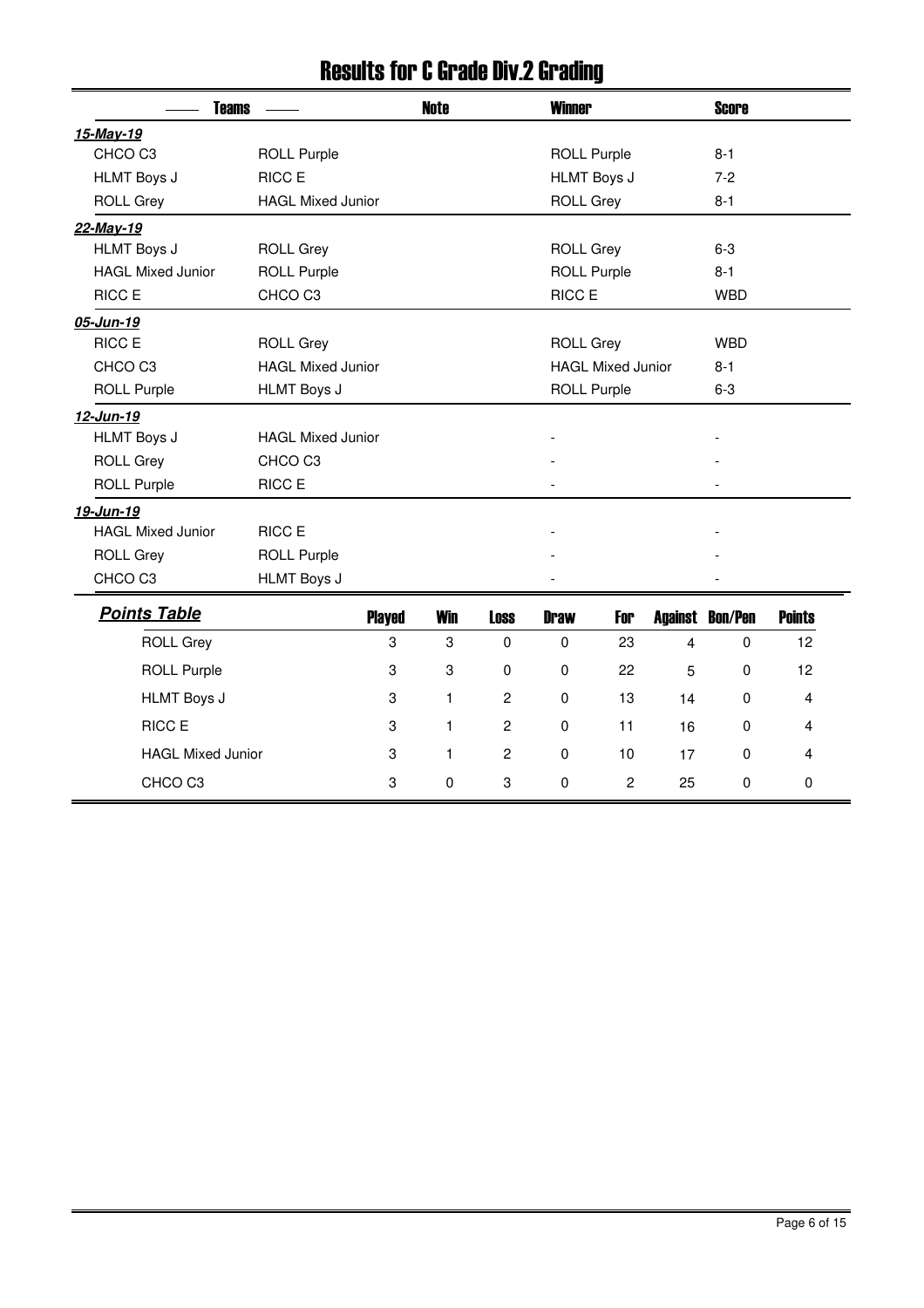#### Results for A Grade Open

|                      | <b>Teams</b>         |               | Note                   |                           | <b>Winner</b>    |                      |              | <b>Score</b>           |               |  |
|----------------------|----------------------|---------------|------------------------|---------------------------|------------------|----------------------|--------------|------------------------|---------------|--|
| 12-Jun-19            |                      |               |                        |                           |                  |                      |              |                        |               |  |
| <b>SHIR Gold</b>     | <b>BURN Mixed A1</b> |               |                        |                           |                  | <b>BURN Mixed A1</b> |              | $8 - 1$                |               |  |
| <b>BURN Boys A2</b>  | <b>MDGR</b>          |               |                        |                           |                  | <b>BURN Boys A2</b>  |              | $6-3$                  |               |  |
| <b>STAC A</b>        | Bye                  |               |                        |                           |                  |                      |              |                        |               |  |
| 19-Jun-19            |                      |               |                        |                           |                  |                      |              |                        |               |  |
| <b>BURN Mixed A1</b> | <b>BURN Boys A2</b>  |               |                        |                           |                  | <b>BURN Mixed A1</b> |              | $9 - 0$                |               |  |
| <b>SHIR Gold</b>     | <b>STAC A</b>        |               |                        |                           | <b>SHIR Gold</b> |                      |              | $9 - 0$                |               |  |
| <b>MDGR</b>          | Bye                  |               |                        |                           |                  |                      |              |                        |               |  |
| 03-Jul-19            |                      |               |                        |                           |                  |                      |              |                        |               |  |
| <b>BURN Mixed A1</b> | <b>STAC A</b>        |               |                        |                           |                  | <b>BURN Mixed A1</b> |              | $9 - 0$                |               |  |
| <b>SHIR Gold</b>     | <b>MDGR</b>          |               |                        |                           | <b>SHIR Gold</b> |                      |              | $9 - 0$                |               |  |
| <b>BURN Boys A2</b>  | Bye                  |               |                        |                           |                  |                      |              |                        |               |  |
| 24-Jul-19            |                      |               |                        |                           |                  |                      |              |                        |               |  |
| <b>MDGR</b>          | <b>STAC A</b>        |               |                        |                           | <b>MDGR</b>      |                      |              | $8 - 1$                |               |  |
| <b>BURN Boys A2</b>  | <b>SHIR Gold</b>     |               |                        |                           |                  | <b>BURN Boys A2</b>  |              | <b>WBD</b>             |               |  |
| <b>BURN Mixed A1</b> | Bye                  |               |                        |                           |                  |                      |              |                        |               |  |
| 31-Jul-19            |                      |               |                        |                           |                  |                      |              |                        |               |  |
| <b>STAC A</b>        | <b>BURN Boys A2</b>  |               |                        |                           | <b>STAC A</b>    |                      |              | $7-2$                  |               |  |
| <b>BURN Mixed A1</b> | <b>MDGR</b>          |               |                        |                           |                  | <b>BURN Mixed A1</b> |              | $9 - 0$                |               |  |
| <b>SHIR Gold</b>     | Bye                  |               |                        |                           |                  |                      |              |                        |               |  |
| 07-Aug-19            |                      |               |                        |                           |                  |                      |              |                        |               |  |
| <b>MDGR</b>          | <b>SHIR Gold</b>     |               |                        |                           | <b>SHIR Gold</b> |                      |              | $9 - 0$                |               |  |
| <b>STAC A</b>        | <b>BURN Mixed A1</b> |               |                        |                           |                  | <b>BURN Mixed A1</b> |              | $9 - 0$                |               |  |
| <b>BURN Boys A2</b>  | Bye                  |               |                        |                           |                  |                      |              |                        |               |  |
| 14-Aug-19            |                      |               |                        |                           |                  |                      |              |                        |               |  |
| <b>SHIR Gold</b>     | <b>BURN Boys A2</b>  |               | Semi-final             |                           | <b>SHIR Gold</b> |                      |              | $9 - 0$                |               |  |
| <b>MDGR</b>          | <b>STAC A</b>        |               | 5th v 6th - last       |                           | <b>MDGR</b>      |                      |              | $7 - 2$                |               |  |
|                      |                      |               | game for the<br>season |                           |                  |                      |              |                        |               |  |
| <b>BURN Mixed A1</b> | <b>Bye</b>           |               |                        |                           |                  |                      |              |                        |               |  |
| 21-Aug-19            |                      |               |                        |                           |                  |                      |              |                        |               |  |
| <b>BURN Mixed A1</b> | <b>SHIR Gold</b>     |               | 1st/2nd                |                           | Draw             |                      |              | $3-3$                  |               |  |
| <b>MDGR</b>          | <b>BURN Boys A2</b>  |               | 3rd/4th                |                           | <b>MDGR</b>      |                      |              | $6 - 3$                |               |  |
| <b>STAC A</b>        | <b>Bye</b>           |               |                        |                           |                  |                      |              |                        |               |  |
| <b>Points Table</b>  |                      | <b>Played</b> | <b>Win</b>             | <b>Loss</b>               | <b>Draw</b>      | For                  |              | <b>Against Bon/Pen</b> | <b>Points</b> |  |
| <b>BURN Mixed A1</b> |                      | 5             | 5                      | $\pmb{0}$                 | $\pmb{0}$        | 44                   | $\mathbf{1}$ | 4                      | 24            |  |
|                      |                      |               |                        |                           |                  |                      |              |                        |               |  |
| SHIR Gold            |                      | 6             | 4                      | $\sqrt{2}$                | $\mathbf 0$      | 37                   | 17           | 4                      | 20            |  |
| <b>BURN Boys A2</b>  |                      | 5             | $\overline{c}$         | $\ensuremath{\mathsf{3}}$ | $\pmb{0}$        | 17                   | 28           | 4                      | 12            |  |
| <b>MDGR</b>          |                      | 6             | $\overline{c}$         | $\overline{\mathbf{4}}$   | $\pmb{0}$        | 18                   | 36           | 4                      | 12            |  |
| STAC A               |                      | 6             | $\mathbf{1}$           | 5                         | $\pmb{0}$        | 10                   | 44           | 4                      | 8             |  |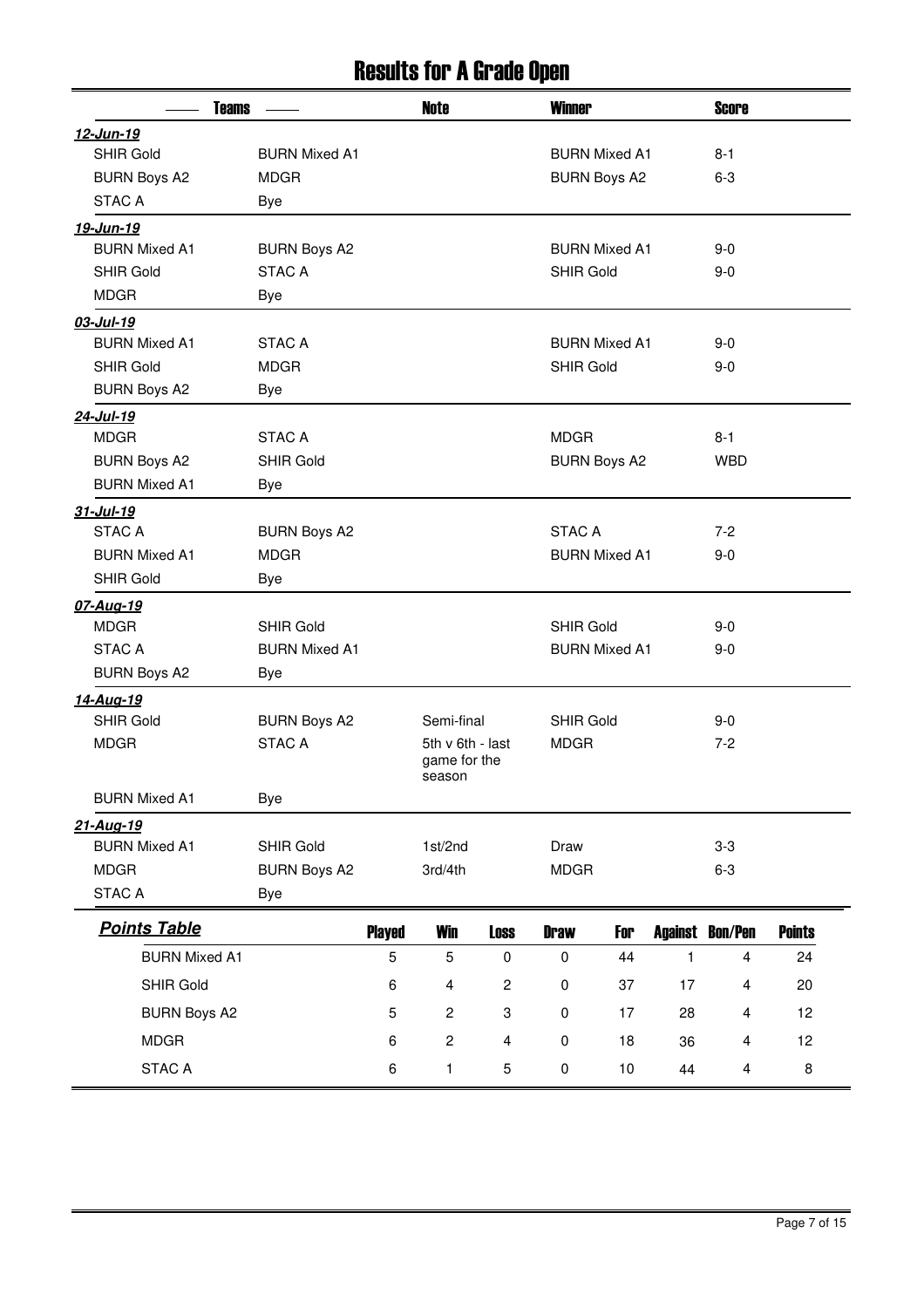#### Results for B Grade Div. 1

|                     | <b>Teams</b>        | Note       | <b>Winner</b>       | <b>Score</b> |
|---------------------|---------------------|------------|---------------------|--------------|
| 12-Jun-19           |                     |            |                     |              |
| <b>BURN Girls A</b> | <b>SHIR Blue</b>    |            | <b>BURN Girls A</b> | $8 - 1$      |
| <b>RICC A</b>       | <b>CASH Gold</b>    |            | <b>CASH Gold</b>    | $6-3$        |
| <b>BURN Boys B</b>  | CHCO B1             |            | <b>BURN Boys B</b>  | $6 - 3$      |
| <b>LINC Blue</b>    | RICC B              |            | <b>LINC Blue</b>    | $6 - 3$      |
| 19-Jun-19           |                     |            |                     |              |
| RICC B              | <b>BURN Boys B</b>  |            | <b>BURN Boys B</b>  | $9-0$        |
| CHCO B1             | <b>CASH Gold</b>    |            | CHCO B1             | $7-2$        |
| <b>LINC Blue</b>    | <b>BURN Girls A</b> |            | <b>BURN Girls A</b> | $7-2$        |
| <b>SHIR Blue</b>    | <b>RICC A</b>       |            | <b>SHIR Blue</b>    | $8 - 1$      |
| 03-Jul-19           |                     |            |                     |              |
| <b>CASH Gold</b>    | RICC B              |            | <b>CASH Gold</b>    | $7 - 2$      |
| <b>SHIR Blue</b>    | <b>LINC Blue</b>    |            | <b>SHIR Blue</b>    | $8 - 1$      |
| <b>RICC A</b>       | CHCO B1             |            | CHCO B1             | $9 - 0$      |
| <b>BURN Boys B</b>  | <b>BURN Girls A</b> |            | <b>BURN Girls A</b> | $6 - 3$      |
| 24-Jul-19           |                     |            |                     |              |
| <b>LINC Blue</b>    | <b>RICC A</b>       |            | <b>RICC A</b>       | $8 - 1$      |
| <b>RICC B</b>       | CHCO B1             |            | CHCO B1             | $8 - 1$      |
| <b>BURN Boys B</b>  | <b>SHIR Blue</b>    |            | <b>BURN Boys B</b>  | $6 - 3$      |
| <b>BURN Girls A</b> | <b>CASH Gold</b>    |            | <b>BURN Girls A</b> | $7-2$        |
| 31-Jul-19           |                     |            |                     |              |
| CHCO B1             | <b>BURN Girls A</b> |            | <b>BURN Girls A</b> | $8 - 1$      |
| <b>LINC Blue</b>    | <b>BURN Boys B</b>  |            | <b>BURN Boys B</b>  | $7 - 2$      |
| <b>RICC A</b>       | RICC B              |            | <b>RICC B</b>       | $7 - 2$      |
| <b>SHIR Blue</b>    | <b>CASH Gold</b>    |            | <b>SHIR Blue</b>    | $7-2$        |
| 07-Aug-19           |                     |            |                     |              |
| <b>SHIR Blue</b>    | CHCO B1             |            | CHCO B1             | $9-0$        |
| <b>BURN Girls A</b> | <b>RICC B</b>       |            | <b>BURN Girls A</b> | <b>WBD</b>   |
| CASH Gold           | <b>LINC Blue</b>    |            | <b>CASH Gold</b>    | $7-2$        |
| <b>BURN Boys B</b>  | <b>RICC A</b>       |            | <b>BURN Boys B</b>  | $8 - 1$      |
| <u>14-Aug-19</u>    |                     |            |                     |              |
| <b>BURN Girls A</b> | <b>SHIR Blue</b>    | Semi-final | <b>SHIR Blue</b>    | $6 - 1$      |
| <b>BURN Boys B</b>  | CHCO B1             | Semi-final | <b>BURN Boys B</b>  | $9-0$        |
| <b>CASH Gold</b>    | RICC B              |            | <b>CASH Gold</b>    | <b>WBD</b>   |
| <b>RICC A</b>       | <b>LINC Blue</b>    |            | <b>LINC Blue</b>    | $7-2$        |
| 21-Aug-19           |                     |            |                     |              |
| <b>SHIR Blue</b>    | <b>BURN Boys B</b>  | 1st/2nd    | <b>BURN Boys B</b>  | $9-0$        |
| <b>BURN Girls A</b> | CHCO B1             | 3rd/4th    | <b>BURN Girls A</b> | $7 - 2$      |
| <b>CASH Gold</b>    | <b>LINC Blue</b>    |            | <b>LINC Blue</b>    | $6 - 3$      |
| RICC B              | <b>RICC A</b>       |            | <b>RICC A</b>       | $6 - 3$      |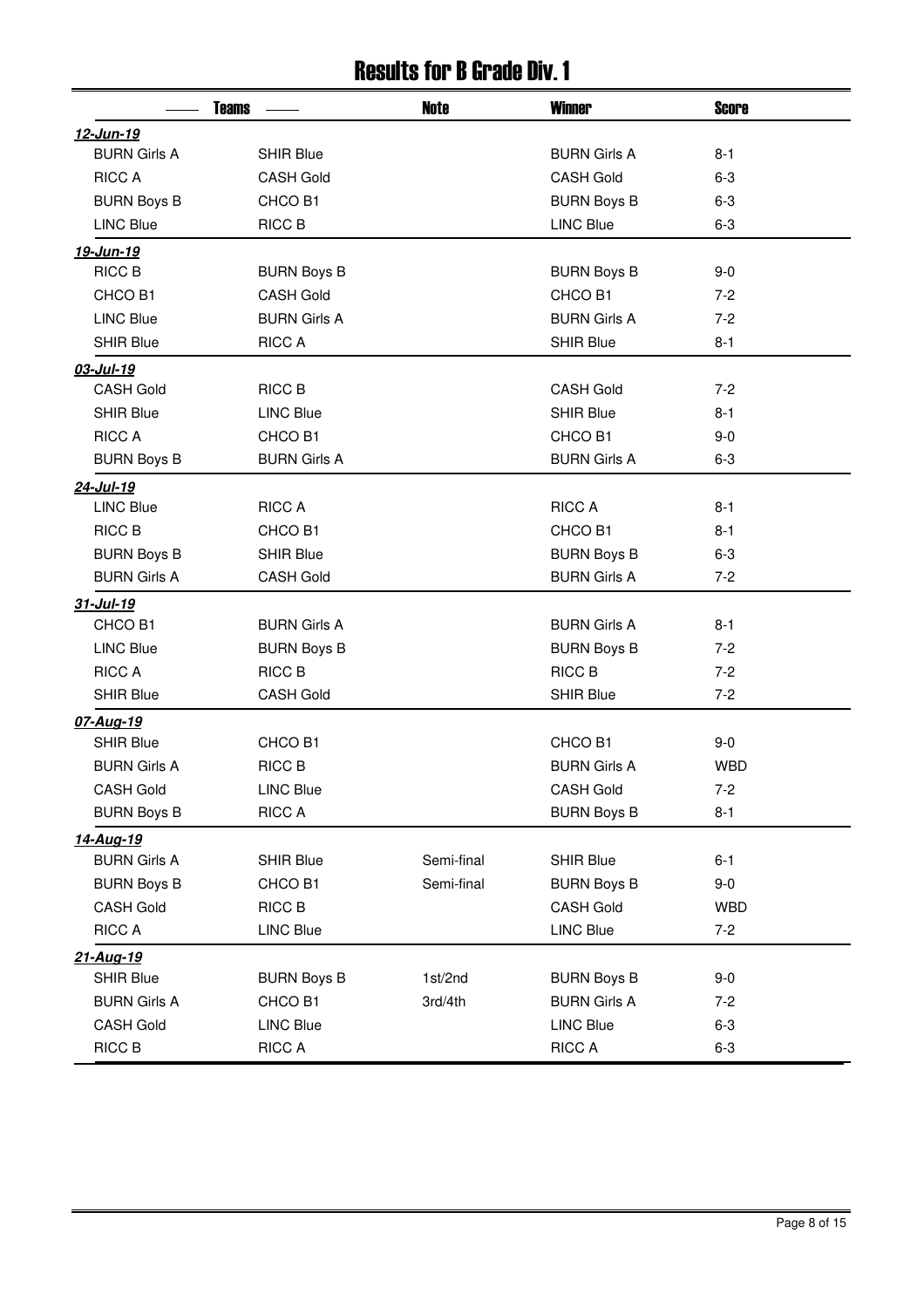| <b>Points Table</b> | <b>Played</b> | <b>Win</b>     | <b>Loss</b> | <b>Draw</b> | For |    | <b>Against Bon/Pen</b> | <b>Points</b> |
|---------------------|---------------|----------------|-------------|-------------|-----|----|------------------------|---------------|
| <b>BURN Boys B</b>  | 7             | 6              | 1           | $\mathbf 0$ | 48  | 15 | 0                      | 24            |
| <b>BURN Girls A</b> | 7             | 6              | 1           | $\mathbf 0$ | 46  | 15 | $\mathbf 0$            | 24            |
| CHCO B1             | 7             | $\overline{4}$ | 3           | $\mathbf 0$ | 37  | 26 | $\mathbf 0$            | 16            |
| <b>CASH Gold</b>    | 7             | $\overline{4}$ | 3           | $\mathbf 0$ | 35  | 28 | $\mathbf 0$            | 16            |
| SHIR Blue           | 7             | $\overline{4}$ | 3           | $\mathbf 0$ | 33  | 28 | $\mathbf 0$            | 16            |
| <b>LINC Blue</b>    | 7             | $\overline{2}$ | 5           | 0           | 21  | 42 | $\mathbf 0$            | 8             |
| <b>RICC A</b>       | 7             |                | 6           | $\mathbf 0$ | 17  | 46 | $\mathbf 0$            | 4             |
| RICC B              | 7             |                | 6           | $\mathbf 0$ | 13  | 50 | $\mathbf 0$            | 4             |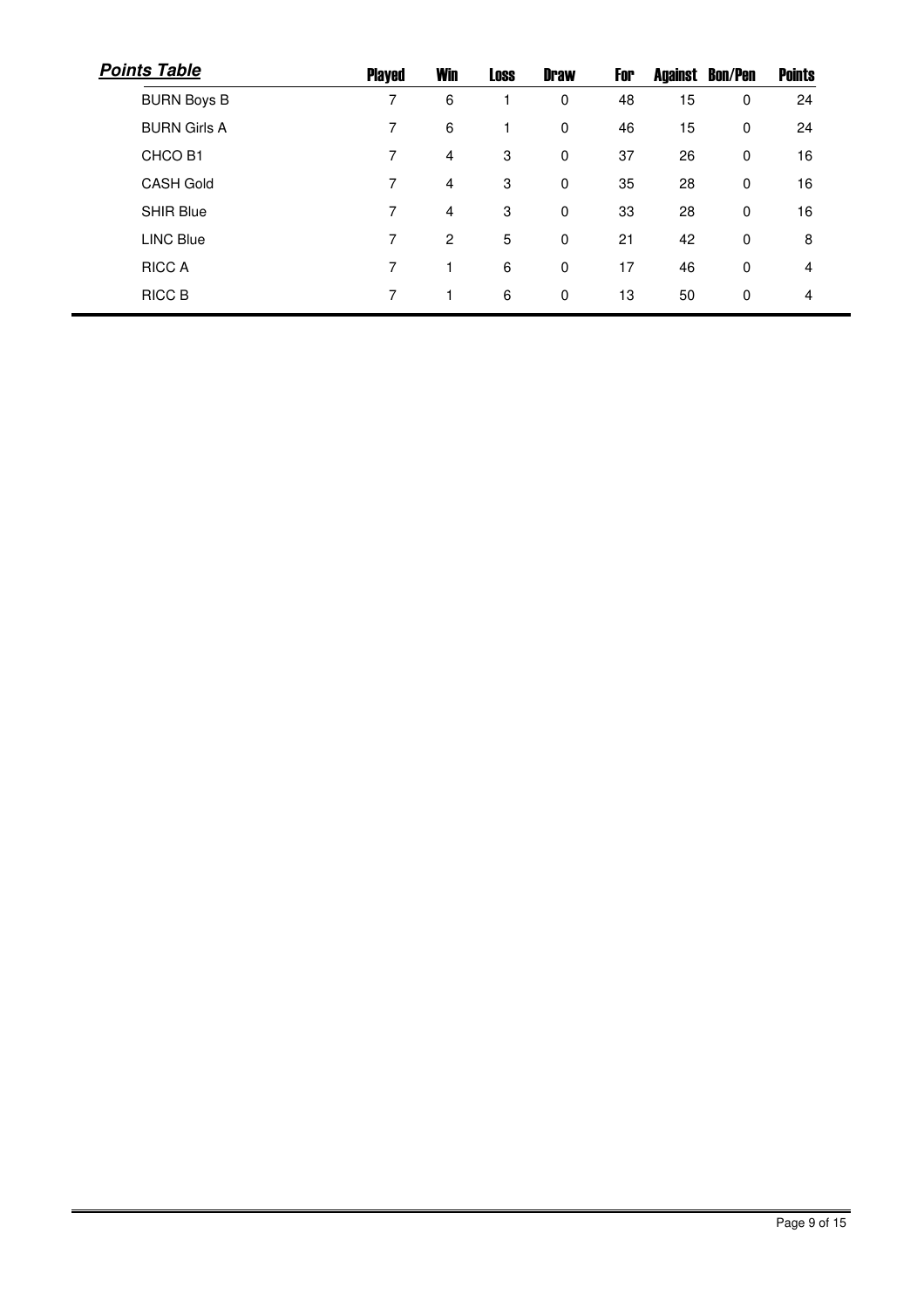## Results for B Grade Div. 2

|                     | <b>Teams</b>        |                                           | <b>Winner</b>       | <b>Score</b> |
|---------------------|---------------------|-------------------------------------------|---------------------|--------------|
| 12-Jun-19           |                     |                                           |                     |              |
| STBD Year 11 Red    | <b>CASH Maroon</b>  |                                           | <b>CASH Maroon</b>  | $8 - 1$      |
| <b>ROLL Yellow</b>  | <b>STAC B</b>       |                                           | <b>ROLL Yellow</b>  | $6 - 3$      |
| STBD Y11 Black      | <b>BURN Boys C1</b> |                                           | STBD Y11 Black      | $7-2$        |
| RICC C              | <b>Bye</b>          |                                           | RICC C              | $9-0$        |
| <b>CASH White</b>   | <b>BURN Girls B</b> |                                           | <b>CASH White</b>   | $8 - 1$      |
| 19-Jun-19           |                     |                                           |                     |              |
| <b>BURN Boys C1</b> | STAC B              |                                           | STAC B              | $7-2$        |
| <b>CASH Maroon</b>  | <b>ROLL Yellow</b>  |                                           | <b>CASH Maroon</b>  | $6 - 3$      |
| RICC C              | STBD Year 11 Red    |                                           | STBD Year 11 Red    | $9-0$        |
| <b>BURN Girls B</b> | STBD Y11 Black      |                                           | <b>BURN Girls B</b> | $8 - 1$      |
| <b>CASH White</b>   | Bye                 |                                           |                     |              |
| 03-Jul-19           |                     |                                           |                     |              |
| STBD Year 11 Red    | <b>CASH White</b>   |                                           | <b>CASH White</b>   | $8 - 1$      |
| <b>CASH Maroon</b>  | RICC C              |                                           | <b>CASH Maroon</b>  | $9-0$        |
| <b>STAC B</b>       | <b>BURN Girls B</b> |                                           | STAC <sub>B</sub>   | <b>WBD</b>   |
| <b>ROLL Yellow</b>  | <b>BURN Boys C1</b> |                                           | <b>BURN Boys C1</b> | $8 - 1$      |
| STBD Y11 Black      | Bye                 |                                           |                     |              |
| 24-Jul-19           |                     |                                           |                     |              |
| STBD Y11 Black      | STBD Year 11 Red    |                                           | STBD Y11 Black      | $6 - 3$      |
| <b>BURN Girls B</b> | <b>BURN Boys C1</b> |                                           | <b>BURN Boys C1</b> | $8 - 1$      |
| <b>CASH White</b>   | <b>CASH Maroon</b>  |                                           | <b>CASH White</b>   | 9-0          |
| RICC C              | <b>ROLL Yellow</b>  |                                           | <b>ROLL Yellow</b>  | $9 - 0$      |
| <b>STAC B</b>       | Bye                 |                                           |                     |              |
| 31-Jul-19           |                     |                                           |                     |              |
| RICC C              | <b>CASH White</b>   |                                           | <b>CASH White</b>   | $6 - 3$      |
| <b>ROLL Yellow</b>  | <b>BURN Girls B</b> |                                           | <b>ROLL Yellow</b>  | <b>WBD</b>   |
| <b>CASH Maroon</b>  | STBD Y11 Black      |                                           | <b>CASH Maroon</b>  | $7-2$        |
| STAC B              | STBD Year 11 Red    |                                           | STAC B              | $7 - 2$      |
| <b>BURN Boys C1</b> | <b>CBHS</b>         |                                           | <b>BURN Boys C1</b> | $8 - 1$      |
| 07-Aug-19           |                     |                                           |                     |              |
| <b>CASH White</b>   | <b>ROLL Yellow</b>  |                                           | <b>CASH White</b>   | $9-0$        |
| STBD Y11 Black      | RICC C              |                                           | RICC C              | 8-1          |
| STBD Year 11 Red    | <b>BURN Boys C1</b> |                                           | STBD Year 11 Red    | $6 - 3$      |
| <b>STAC B</b>       | <b>CASH Maroon</b>  |                                           | STAC B              | $8 - 1$      |
| <b>BURN Girls B</b> | <b>CBHS</b>         |                                           | <b>BURN Girls B</b> | <b>WBD</b>   |
| <u>14-Aug-19</u>    |                     |                                           |                     |              |
| <b>CASH White</b>   | <b>BURN Boys C1</b> | Semi-final                                | <b>CASH White</b>   | $6 - 3$      |
| <b>STAC B</b>       | <b>CASH Maroon</b>  | Semi-final                                | <b>CASH Maroon</b>  | $6-3$        |
| <b>ROLL Yellow</b>  | RICC C              |                                           | <b>ROLL Yellow</b>  | <b>WBD</b>   |
| STBD Y11 Black      | STBD Year 11 Red    |                                           | STBD Year 11 Red    | $7-3$        |
| <b>BURN Girls B</b> | <b>CBHS</b>         | 9th/10th - last<br>game for the<br>season | <b>CBHS</b>         | $6 - 1$      |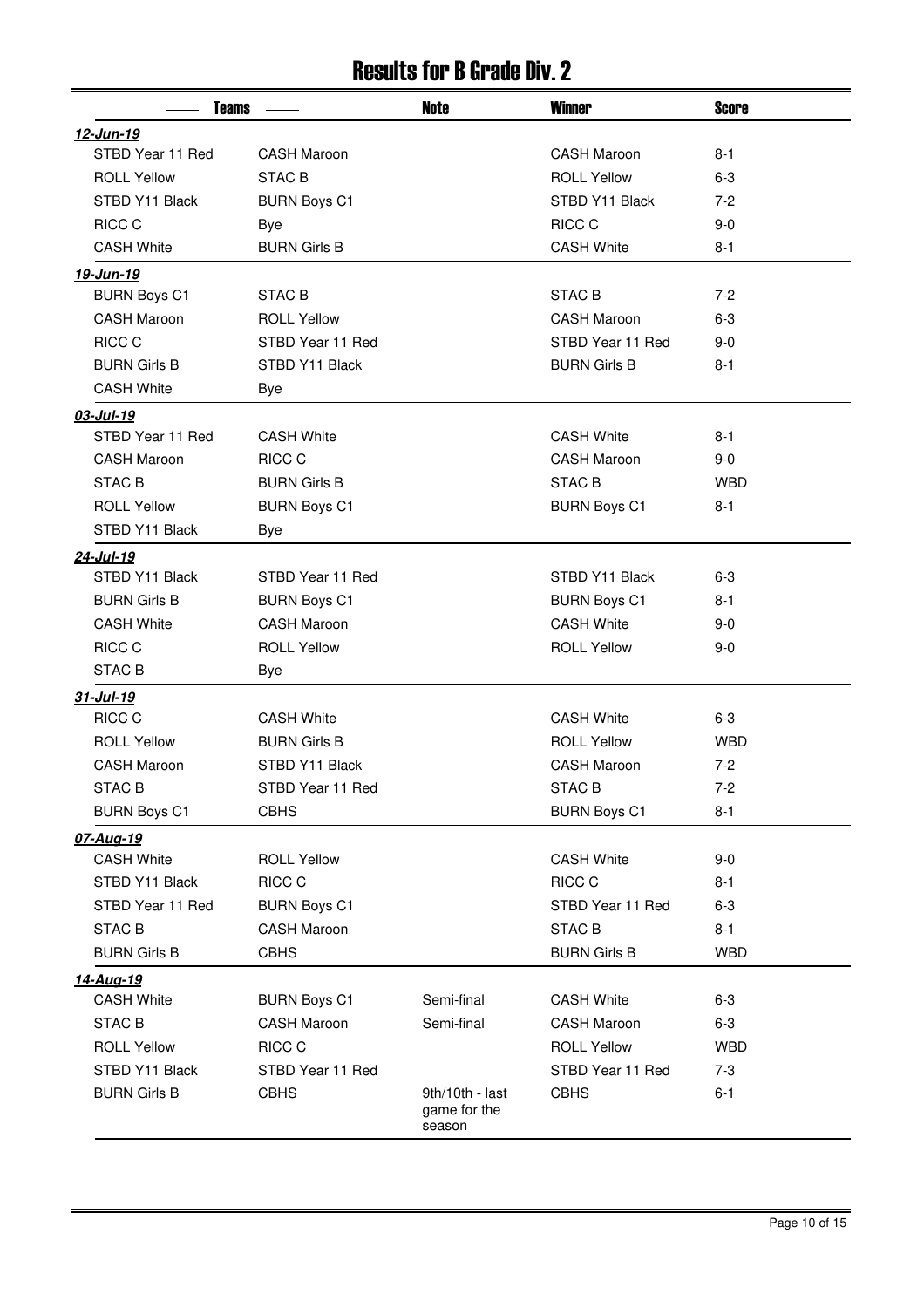| <b>Points Table</b> | <b>Played</b>  | <b>Win</b> | <b>Loss</b> | <b>Draw</b><br>For       | <b>Bon/Pen</b><br><b>Against</b> | <b>Points</b> |
|---------------------|----------------|------------|-------------|--------------------------|----------------------------------|---------------|
| <b>BURN Girls B</b> | Bye            |            |             |                          |                                  |               |
| <b>CBHS</b>         | Bye            |            |             |                          |                                  |               |
| STBD Year 11 Red    | STBD Y11 Black |            |             | $\overline{\phantom{a}}$ | $\overline{\phantom{0}}$         |               |
| <b>ROLL Yellow</b>  | RICC C         |            |             | <b>ROLL Yellow</b>       | $7-2$                            |               |
| <b>BURN Boys C1</b> | STAC B         | 3rd/4th    |             | STAC B                   | $7-2$                            |               |
| <b>CASH White</b>   | CASH Maroon    | 1st/2nd    |             | <b>CASH White</b>        | $7-2$                            |               |
| <u>21-Aug-19</u>    |                |            |             |                          |                                  |               |

| <b>CASH White</b>   | 6 | 6              | 0              | $\Omega$    | 46 | 8  | 4           | 28              |  |
|---------------------|---|----------------|----------------|-------------|----|----|-------------|-----------------|--|
| <b>CASH Maroon</b>  | 7 | 5              | 2              | $\mathbf 0$ | 37 | 26 | $\mathbf 0$ | 20              |  |
| <b>STAC B</b>       | 6 | $\overline{4}$ | 2              | 0           | 37 | 17 | 4           | 20              |  |
| <b>ROLL Yellow</b>  | 7 | $\overline{4}$ | 3              | $\mathbf 0$ | 37 | 26 | $\Omega$    | 16              |  |
| <b>BURN Boys C1</b> | 7 | 3              | 4              | 0           | 34 | 29 | $\Omega$    | 12 <sup>2</sup> |  |
| STBD Year 11 Red    | 7 | 3              | $\overline{4}$ | $\mathbf 0$ | 29 | 35 | $\mathbf 0$ | 12              |  |
| STBD Y11 Black      | 6 | $\overline{2}$ | 4              | $\mathbf 0$ | 20 | 35 | 4           | 12 <sup>2</sup> |  |
| <b>BURN Girls B</b> | 7 | $\overline{2}$ | 5              | $\mathbf 0$ | 20 | 41 | $\Omega$    | 8               |  |
| RICC C              | 7 | $\overline{2}$ | 5              | $\mathbf 0$ | 20 | 43 | $\Omega$    | 8               |  |
| <b>CBHS</b>         | 3 |                | $\overline{2}$ | $\mathbf 0$ | 7  | 18 | 0           | 4               |  |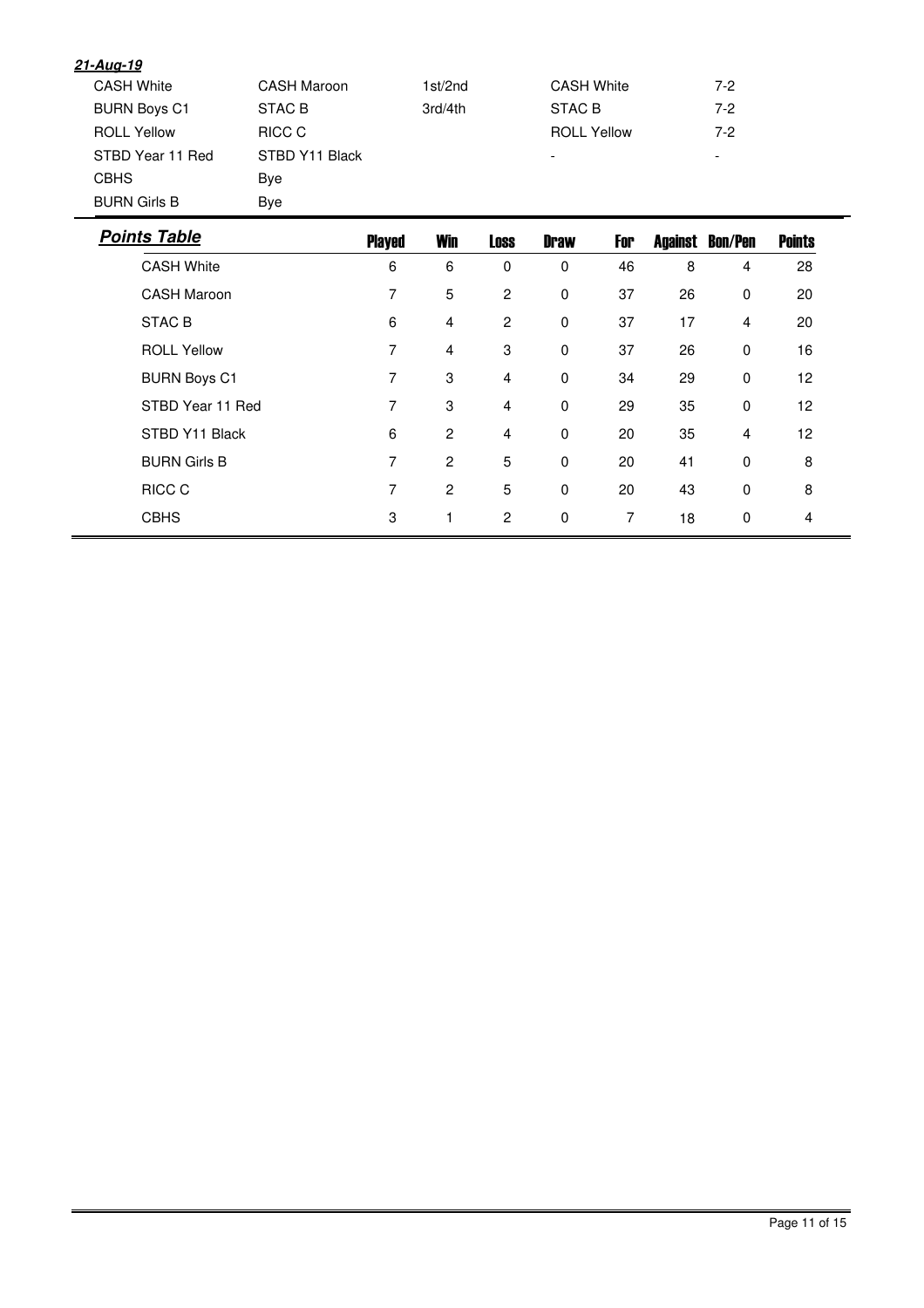#### Results for C Grade Div. 1

|                     | <b>Teams</b>        | <b>Note</b>                           | <b>Winner</b>       | <b>Score</b> |
|---------------------|---------------------|---------------------------------------|---------------------|--------------|
| 12-Jun-19           |                     |                                       |                     |              |
| <b>HLMT Boys S</b>  | CHCO <sub>C1</sub>  |                                       | CHCO C1             | <b>WBD</b>   |
| <b>BURN Boys C2</b> | <b>ROLL Grey</b>    |                                       | <b>BURN Boys C2</b> | $8 - 1$      |
| CHCO <sub>C2</sub>  | <b>EMCS Saints</b>  |                                       | <b>EMCS Saints</b>  | $9 - 0$      |
| <b>ROLL Purple</b>  | <b>ROLL Blue</b>    |                                       | <b>ROLL Blue</b>    | $9-0$        |
| 19-Jun-19           |                     |                                       |                     |              |
| <b>ROLL Blue</b>    | CHCO <sub>C2</sub>  |                                       | <b>ROLL Blue</b>    | $7-2$        |
| <b>EMCS Saints</b>  | <b>ROLL Grey</b>    |                                       | <b>EMCS Saints</b>  | $9 - 0$      |
| CHCO <sub>C1</sub>  | <b>BURN Boys C2</b> |                                       | <b>BURN Boys C2</b> | $7-2$        |
| <b>ROLL Purple</b>  | <b>CBHS</b>         |                                       | <b>CBHS</b>         | $8 - 1$      |
| 03-Jul-19           |                     |                                       |                     |              |
| <b>ROLL Grey</b>    | <b>ROLL Blue</b>    |                                       |                     |              |
| CHCO <sub>C1</sub>  | <b>ROLL Purple</b>  |                                       | CHCO <sub>C1</sub>  | $8 - 1$      |
| <b>BURN Boys C2</b> | <b>EMCS Saints</b>  |                                       | <b>EMCS Saints</b>  | $9 - 0$      |
| CHCO <sub>C2</sub>  | <b>CBHS</b>         |                                       | <b>CBHS</b>         | <b>WBD</b>   |
| 24-Jul-19           |                     |                                       |                     |              |
| <b>ROLL Purple</b>  | <b>BURN Boys C2</b> |                                       | <b>BURN Boys C2</b> | $7-2$        |
| <b>ROLL Blue</b>    | <b>EMCS Saints</b>  |                                       | <b>ROLL Blue</b>    | $4 - 3$      |
| CHCO <sub>C2</sub>  | CHCO <sub>C1</sub>  |                                       | CHCO <sub>C1</sub>  | $9-0$        |
| <b>ROLL Grey</b>    | <b>CBHS</b>         |                                       | <b>CBHS</b>         | $9-0$        |
| 31-Jul-19           |                     |                                       |                     |              |
| <b>ROLL Purple</b>  | CHCO <sub>C2</sub>  |                                       | CHCO <sub>C2</sub>  | $9 - 0$      |
| <b>BURN Boys C2</b> | <b>ROLL Blue</b>    |                                       | <b>ROLL Blue</b>    | $7-2$        |
| CHCO <sub>C1</sub>  | <b>EMCS Saints</b>  |                                       | <b>EMCS Saints</b>  | $6-0$        |
| 07-Aug-19           |                     |                                       |                     |              |
| CHCO <sub>C1</sub>  | <b>BURN Boys C2</b> |                                       | CHCO <sub>C1</sub>  | $7-2$        |
| <b>ROLL Blue</b>    | <b>ROLL Purple</b>  |                                       | <b>ROLL Blue</b>    | $9-0$        |
| CHCO <sub>C2</sub>  | <b>EMCS Saints</b>  |                                       | <b>EMCS Saints</b>  | $6-0$        |
| 14-Aug-19           |                     |                                       |                     |              |
| <b>EMCS Saints</b>  | <b>BURN Boys C2</b> | Semi-final                            | <b>EMCS Saints</b>  | $8 - 1$      |
| <b>ROLL Blue</b>    | CHCO <sub>C1</sub>  | Semi-final                            | CHCO <sub>C1</sub>  | $6 - 3$      |
| CHCO <sub>C2</sub>  | <b>ROLL Purple</b>  | 5th/6th - last game<br>for the season | CHCO <sub>C2</sub>  | $7 - 2$      |
| 21-Aug-19           |                     |                                       |                     |              |
| <b>EMCS Saints</b>  | CHCO <sub>C1</sub>  | 1st/2nd                               | <b>EMCS Saints</b>  | $7-2$        |
| <b>BURN Boys C2</b> | <b>ROLL Blue</b>    | 3rd/4th                               | <b>BURN Boys C2</b> | $6 - 3$      |
| CHCO <sub>C2</sub>  | <b>Bye</b>          |                                       |                     |              |
| <b>ROLL Purple</b>  | Bye                 |                                       |                     |              |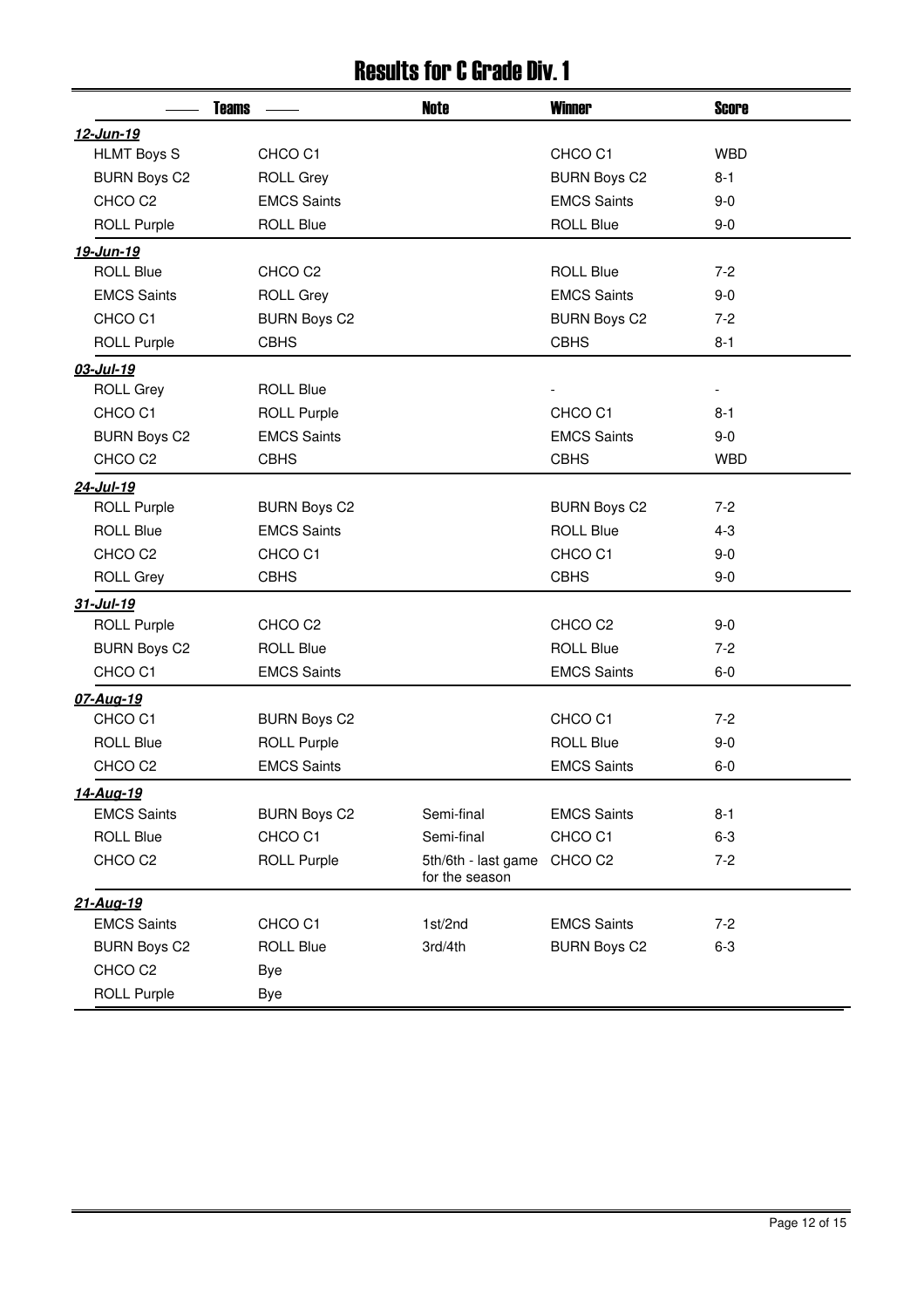| <b>Points Table</b> | Played | <b>Win</b>       | <b>Loss</b>    | <b>Draw</b> | For | Against | <b>Bon/Pen</b> | <b>Points</b> |
|---------------------|--------|------------------|----------------|-------------|-----|---------|----------------|---------------|
| <b>EMCS Saints</b>  | 7      | 6                |                | 0           | 50  | 5       | 0              | 24            |
| <b>ROLL Blue</b>    | 6      | 5                |                | 0           | 39  | 13      | $\mathbf 0$    | 20            |
| CHCO <sub>C1</sub>  | 7      | 5                | $\overline{c}$ | 0           | 41  | 19      | $\mathbf 0$    | 20            |
| <b>CBHS</b>         | 3      | $\boldsymbol{3}$ | 0              | 0           | 26  |         | 0              | 12            |
| <b>BURN Boys C2</b> | 7      | 3                | 4              | $\mathbf 0$ | 27  | 36      | 0              | 12            |
| CHCO <sub>C2</sub>  | 7      | $\overline{c}$   | 5              | 0           | 18  | 42      | $\mathbf 0$    | 8             |
| <b>HLMT Boys S</b>  |        | $\pmb{0}$        |                | 0           | 0   | 9       | $\mathbf 0$    | 0             |
| <b>ROLL Grey</b>    | 3      | 0                | 3              | 0           |     | 26      | 0              | $\Omega$      |
| <b>ROLL Purple</b>  | 7      | 0                | 7              | $\mathbf 0$ | 6   | 57      | 0              | 0             |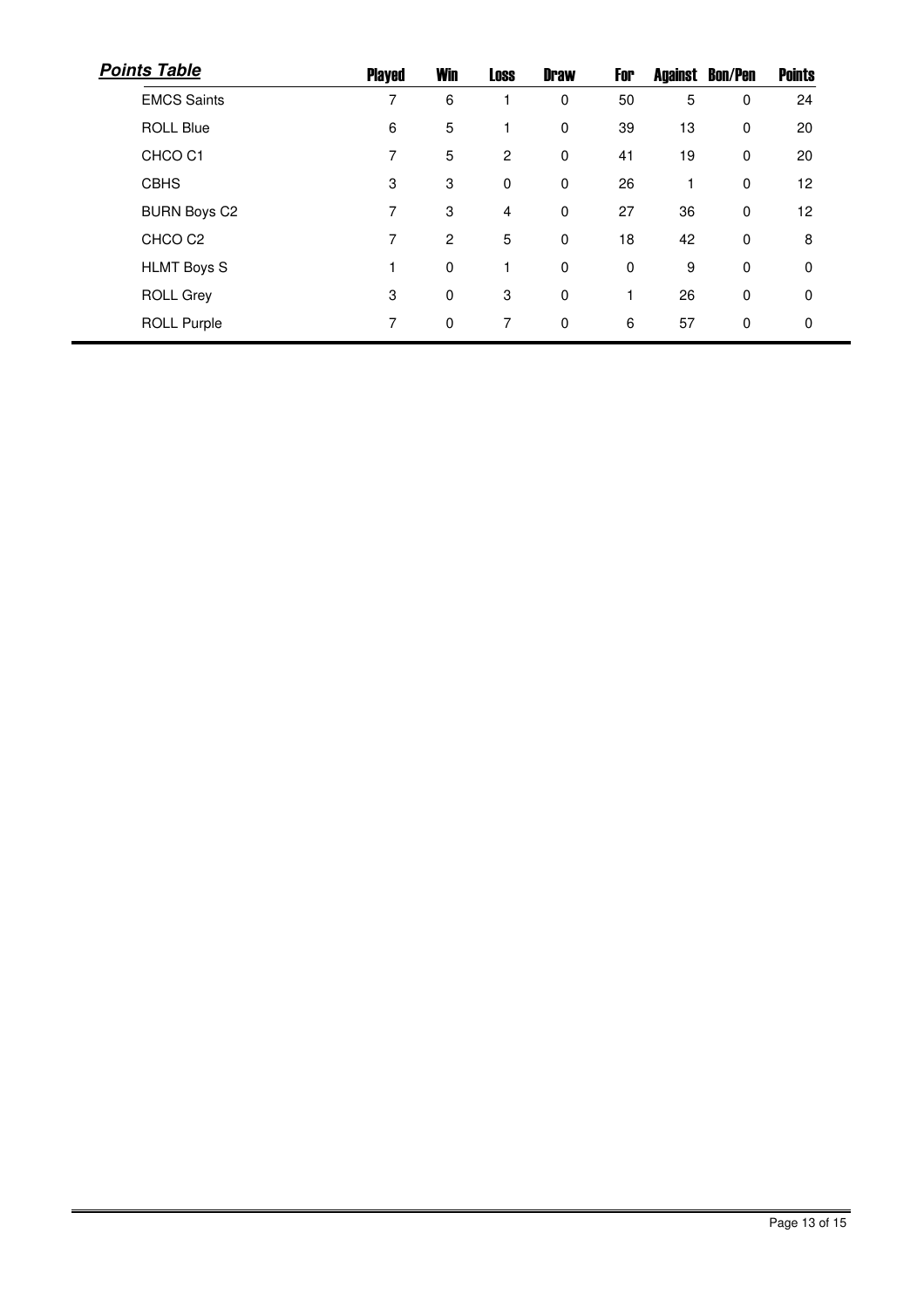#### Results for C Grade Div. 2

| <b>Teams</b>                                 |                          |                | <b>Note</b>                           |                    | <b>Winner</b>            |                          |                  | <b>Score</b>       |               |  |
|----------------------------------------------|--------------------------|----------------|---------------------------------------|--------------------|--------------------------|--------------------------|------------------|--------------------|---------------|--|
| <u>12-Jun-19</u>                             |                          |                |                                       |                    |                          |                          |                  |                    |               |  |
| <b>HAGL Mixed Senior</b><br>RICC E           |                          |                |                                       |                    |                          | <b>HAGL Mixed Senior</b> |                  |                    |               |  |
| <b>HAGL Mixed Junior</b>                     | CHCO <sub>C3</sub>       |                |                                       |                    | CHCO <sub>C3</sub>       |                          |                  | $7 - 2$            |               |  |
| RICC D                                       | <b>HLMT Boys J</b>       |                |                                       |                    | <b>HLMT Boys J</b>       |                          |                  | $6 - 3$            |               |  |
| <u>19-Jun-19</u>                             |                          |                |                                       |                    |                          |                          |                  |                    |               |  |
| CHCO <sub>C3</sub>                           | RICC D                   |                |                                       |                    | <b>RICC D</b>            |                          |                  | $6-3$              |               |  |
| <b>RICC E</b>                                | <b>HLMT Boys J</b>       |                |                                       |                    | <b>HLMT Boys J</b>       |                          |                  | <b>WBD</b>         |               |  |
| <b>HAGL Mixed Senior</b>                     | <b>HAGL Mixed Junior</b> |                |                                       |                    |                          | <b>HAGL Mixed Junior</b> |                  | $6-3$              |               |  |
| 03-Jul-19                                    |                          |                |                                       |                    |                          |                          |                  |                    |               |  |
| <b>HAGL Mixed Junior</b>                     | <b>HLMT Boys J</b>       |                |                                       |                    | <b>HLMT Boys J</b>       |                          |                  | <b>WBD</b>         |               |  |
| CHCO <sub>C3</sub>                           | <b>HAGL Mixed Senior</b> |                |                                       |                    | CHCO <sub>C3</sub>       |                          |                  | <b>WBD</b>         |               |  |
| RICC D                                       | Bye                      |                |                                       |                    |                          |                          |                  |                    |               |  |
| 24-Jul-19                                    |                          |                |                                       |                    |                          |                          |                  |                    |               |  |
| <b>HAGL Mixed Senior</b>                     | <b>RICC D</b>            |                |                                       |                    |                          | <b>HAGL Mixed Senior</b> |                  | $6-3$              |               |  |
| <b>HLMT Boys J</b>                           | CHCO <sub>C3</sub>       |                |                                       |                    | <b>HLMT Boys J</b>       |                          |                  | $7-2$              |               |  |
| <b>HAGL Mixed Junior</b>                     | Bye                      |                |                                       |                    |                          |                          |                  |                    |               |  |
| 31-Jul-19                                    |                          |                |                                       |                    |                          |                          |                  |                    |               |  |
| <b>HAGL Mixed Senior</b>                     | <b>HLMT Boys J</b>       |                |                                       |                    | <b>HLMT Boys J</b>       |                          |                  | <b>WBD</b>         |               |  |
| RICC D                                       | <b>HAGL Mixed Junior</b> |                |                                       |                    | <b>RICC D</b>            |                          |                  | $8 - 1$            |               |  |
| CHCO <sub>C3</sub>                           | <b>ROLL Grey</b>         |                |                                       |                    | <b>ROLL Grey</b>         |                          |                  | $6 - 3$            |               |  |
| 07-Aug-19                                    |                          |                |                                       |                    |                          |                          |                  |                    |               |  |
| CHCO <sub>C3</sub>                           | <b>HAGL Mixed Junior</b> |                |                                       | CHCO <sub>C3</sub> |                          |                          | $7-2$            |                    |               |  |
| <b>HLMT Boys J</b>                           | RICC D                   |                |                                       |                    | <b>HLMT Boys J</b>       |                          |                  | $7 - 2$            |               |  |
| <b>HAGL Mixed Senior</b><br><b>ROLL Grey</b> |                          |                |                                       |                    | <b>ROLL Grey</b>         |                          |                  | $6 - 3$            |               |  |
| <u>14-Aug-19</u>                             |                          |                |                                       |                    |                          |                          |                  |                    |               |  |
| <b>HLMT Boys J</b>                           | <b>ROLL Grey</b>         |                | Semi-final                            |                    | <b>HLMT Boys J</b>       |                          |                  | $6 - 3$<br>$8 - 1$ |               |  |
| CHCO <sub>C3</sub>                           | RICC D                   |                |                                       | Semi-final         |                          | RICC D                   |                  |                    |               |  |
| <b>HAGL Mixed Junior</b>                     | <b>HAGL Mixed Senior</b> |                | 5th/6th - last game<br>for the season |                    | $\overline{\phantom{a}}$ |                          |                  |                    |               |  |
| 21-Aug-19                                    |                          |                |                                       |                    |                          |                          |                  |                    |               |  |
| <b>HLMT Boys J</b><br>RICC D                 |                          | 1st/2nd        |                                       | RICC D             |                          |                          | <b>WBD</b>       |                    |               |  |
| <b>ROLL Grey</b>                             | CHCO <sub>C3</sub>       |                | 3rd/4th                               |                    | <b>ROLL Grey</b>         |                          |                  | $7 - 2$            |               |  |
| <b>HAGL Mixed Junior</b>                     | Bye                      |                |                                       |                    |                          |                          |                  |                    |               |  |
| <b>HAGL Mixed Senior</b>                     | Bye                      |                |                                       |                    |                          |                          |                  |                    |               |  |
| <b>Points Table</b>                          |                          | <b>Played</b>  | <b>Win</b>                            | <b>Loss</b>        | <b>Draw</b>              | For                      | <b>Against</b>   | <b>Bon/Pen</b>     | <b>Points</b> |  |
| <b>HLMT Boys J</b>                           |                          | $\overline{7}$ | $\overline{7}$                        | $\pmb{0}$          | $\pmb{0}$                | 53                       | 10               | $\pmb{0}$          | 28            |  |
| RICC D                                       |                          | 6              | 3                                     | 3                  | 0                        | 30                       | 24               | 4                  | 16            |  |
| CHCO <sub>C3</sub>                           |                          | 7              | 3                                     | 4                  | $\pmb{0}$                | 32                       | 31               | $\boldsymbol{0}$   | 12            |  |
| <b>ROLL Grey</b>                             |                          | 3              | $\overline{c}$                        | $\mathbf{1}$       | $\pmb{0}$                | 15                       | 12               | 0                  | 8             |  |
|                                              |                          | $\overline{c}$ | 4                                     | 0                  | 21                       | 33                       | $\boldsymbol{0}$ | 8                  |               |  |
| <b>HAGL Mixed Senior</b><br>6                |                          |                |                                       |                    | $\pmb{0}$                | 11                       | 34               |                    |               |  |
| <b>HAGL Mixed Junior</b>                     |                          | 5              | 1                                     | 4                  |                          |                          |                  | 4                  | 8             |  |
| RICC E                                       |                          | $\overline{c}$ | $\pmb{0}$                             | $\overline{c}$     | $\pmb{0}$                | $\pmb{0}$                | 18               | $\pmb{0}$          | $\pmb{0}$     |  |